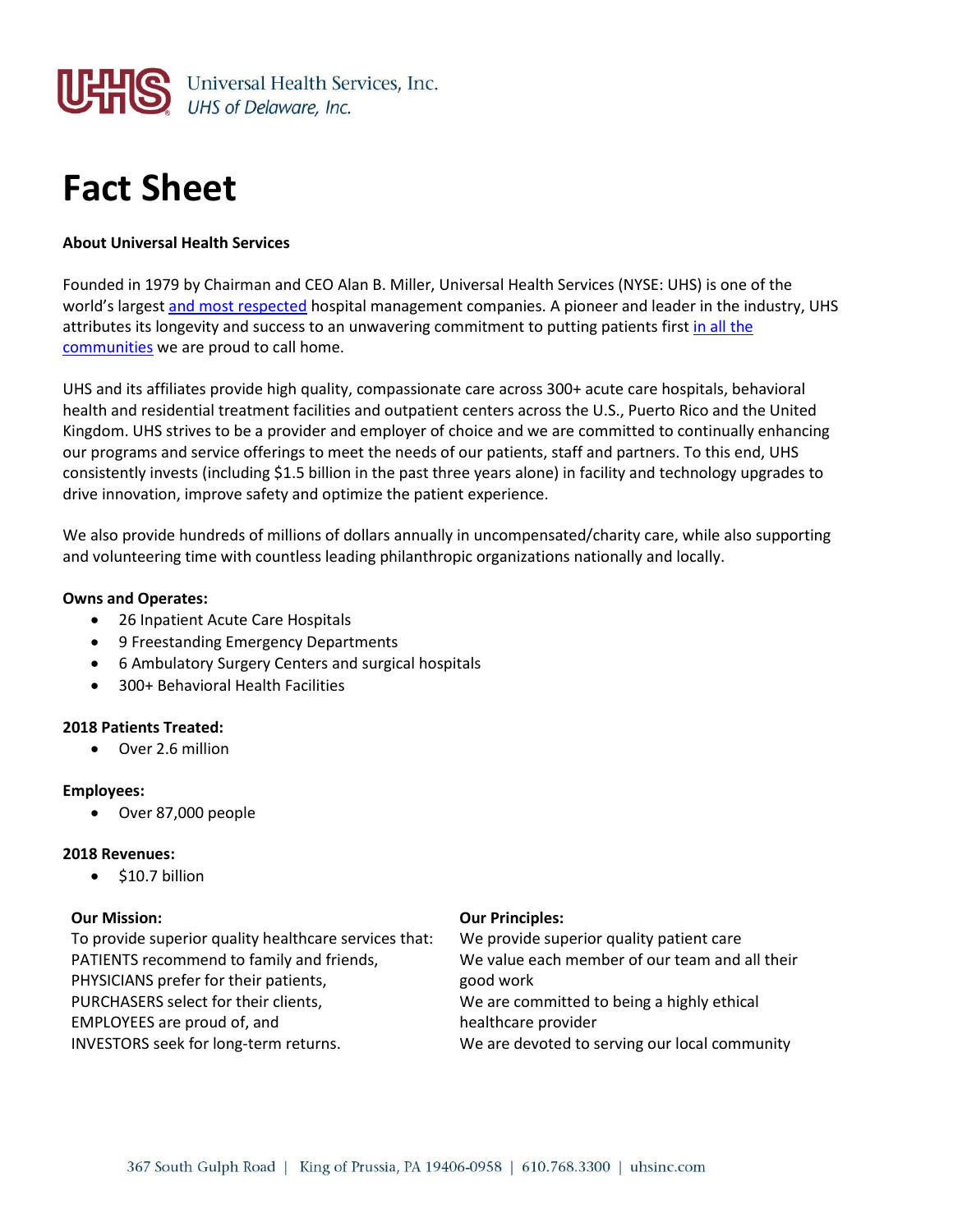## **UHS Clinical Quality Reputation, Accomplishments and Awards:**

We have a longstanding, independently validated and evidence-based record of providing quality healthcare services to patients and their families:

- All UHS hospitals are fully accredited by independent organizations including The Joint Commission (TJC) and/or Commission on Accreditation of Rehabilitation Facilities (CARF), whose rigorous clinical assessment protocols are widely respected throughout the healthcare industry. Many facilities also hold advanced specialty accreditations.
- In the 40-year history of UHS, no facility has failed to be accredited or re-accredited by TJC or any other CMS-deemed organization.

## *Behavioral Health Division*

- In the past three years, UHS Behavioral Health (BH) facilities underwent 300+ Joint Commission (TJC) surveys with a 100% success rate for re-accreditation.
- Between 2012 and 2015, 83 UHS facilities (including 69 in the Behavioral Health Division) were publicly designated as *Top Performers on Key Quality Measures*® by TJC. In the BH Division, over half of UHS's eligible facilities received this quality recognition during the program's four-year existence. To be a *Top Performer,* a facility was required to achieve performance of 95% or above on HBIPS (Hospital Based Inpatient Psychiatric Services) accountability metrics for the prior calendar year.
- While TJC abated the *Top Performer* program in 2016, UHS BH facilities continue to routinely exceed the national average in HBIPS scores while also receiving other laudable distinctions. For example, Hartgrove Hospital was the first hospital in the nation to be awarded a rigorous Disease-Specific Certification for Trauma-Informed Care from TJC.
- All UHS BH hospitals participate in CMS' Inpatient Psychiatric Facility Quality Reporting Program (IPFQR) used by over 1,600 BH hospitals across the U.S. to measure a broad set of evidence-based clinical practices linked to positive patient outcomes and are published on CMS' Hospital Compare web site. **UHS BH hospitals' aggregated results regularly exceed national and state averages and the scores of its major BH multi-facility competitors.**
- Between January 2015 and June 2018, over one million UHS BH patients completed anonymous patient satisfaction surveys (with nearly 70% return rate). On a five-point scale (1 being low and 5 being very high), **UHS patients rated their overall satisfaction during this period at 4.5**<sup>1</sup> **, with 92% indicating that they felt better after care.**<sup>2</sup>
- In 2017, 166 UHS BH facilities and RTCs representing 571 distinct treatment programs captured evidence based clinical outcomes measures for 137,240 patients. UHS continues to dramatically expand use of these tools to benchmark performance and enhance our patients' quality of life. In the past year approximately 75% of UHS BH patients exhibited statistically meaningful improvement.

## *Acute Care Division (medical-surgical hospitals and outpatient centers)*

Many quality awards and recognitions have been attained by our hospitals in the past 3 years, including:

- **American Heart Association®/American Stroke Association**® Get With The Guidelines® Stroke Participation Certificate
- **American Heart Association®/ American Stroke Association's®** Heart-Check Mark for Advanced Primary Stroke Center Certification.
- **National Hospital Organ Donation Campaign Award**

 $\overline{a}$ 

- **Healogics**®**,** Center of Excellence Awards for Wound Care
- **The Joint Commission Pioneer Quality** 2017 Data Contributor
- **The Joint Commission** and the **American Heart Association®/American Stroke Association**® Comprehensive Stroke Center, one of less than 3% of U.S. hospitals

<sup>&</sup>lt;sup>1</sup> All scores are rounded up to the nearest decimal point. UHS' BH Division scores were 4.47 in 2015, 4.46 in 2016, 4.47 in 2017 & 4.45 in through Q2 2018.

<sup>2</sup> *See* UHS 2017 Annual Report, at 18, *available at* <https://uhsinc.gcs-web.com/static-files/1b87501f-c3e4-4eca-9722-377f4238e7f9>